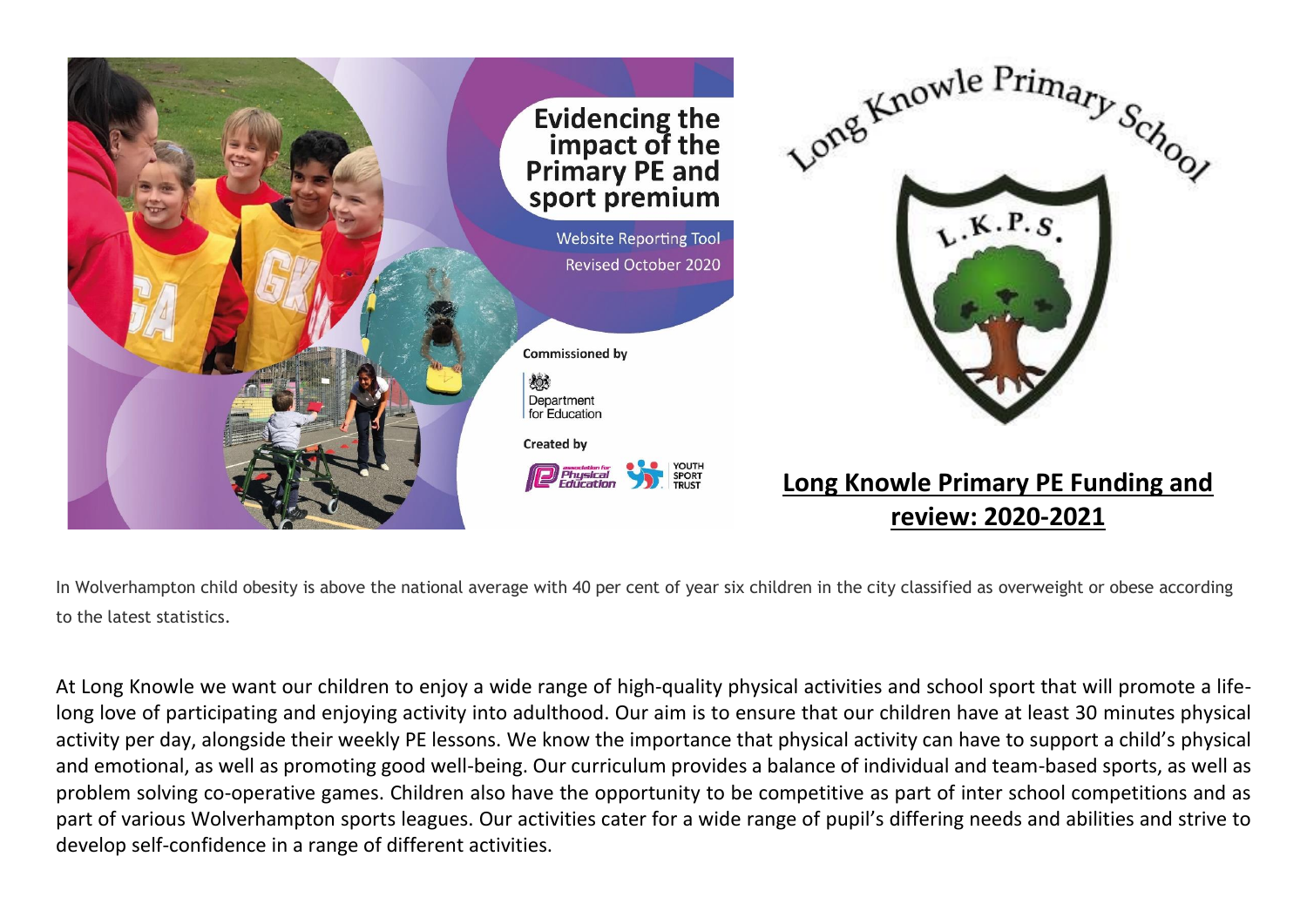## **Swimming and Water Safety Year 6 ending Summer 2021**

| Meeting national curriculum requirements for swimming and water safety.                                                                                                                                                      |     |
|------------------------------------------------------------------------------------------------------------------------------------------------------------------------------------------------------------------------------|-----|
| N.B Complete this section to your best ability. For example, you might have practised safe self-rescue techniques<br>on dry land.                                                                                            |     |
| What percentage of your current Year 6 cohort swim competently, confidently and proficiently over a distance of at<br>least 25 metres?                                                                                       | 43% |
| N.B. Even though your pupils may swim in another year please report on their attainment on leaving primary school<br>at the end of the summer term 2021.                                                                     |     |
| What percentage of your current Year 6 cohort use a range of strokes effectively [for example, front crawl, backstroke   41%<br>and breaststroke]?                                                                           |     |
| What percentage of your current Year 6 cohort perform safe self-rescue in different water-based situations?                                                                                                                  | 32% |
| Schools can choose to use the Primary PE and sport premium to provide additional provision for swimming, but this<br>must be for activity over and above the national curriculum requirements. Have you used it in this way? | No  |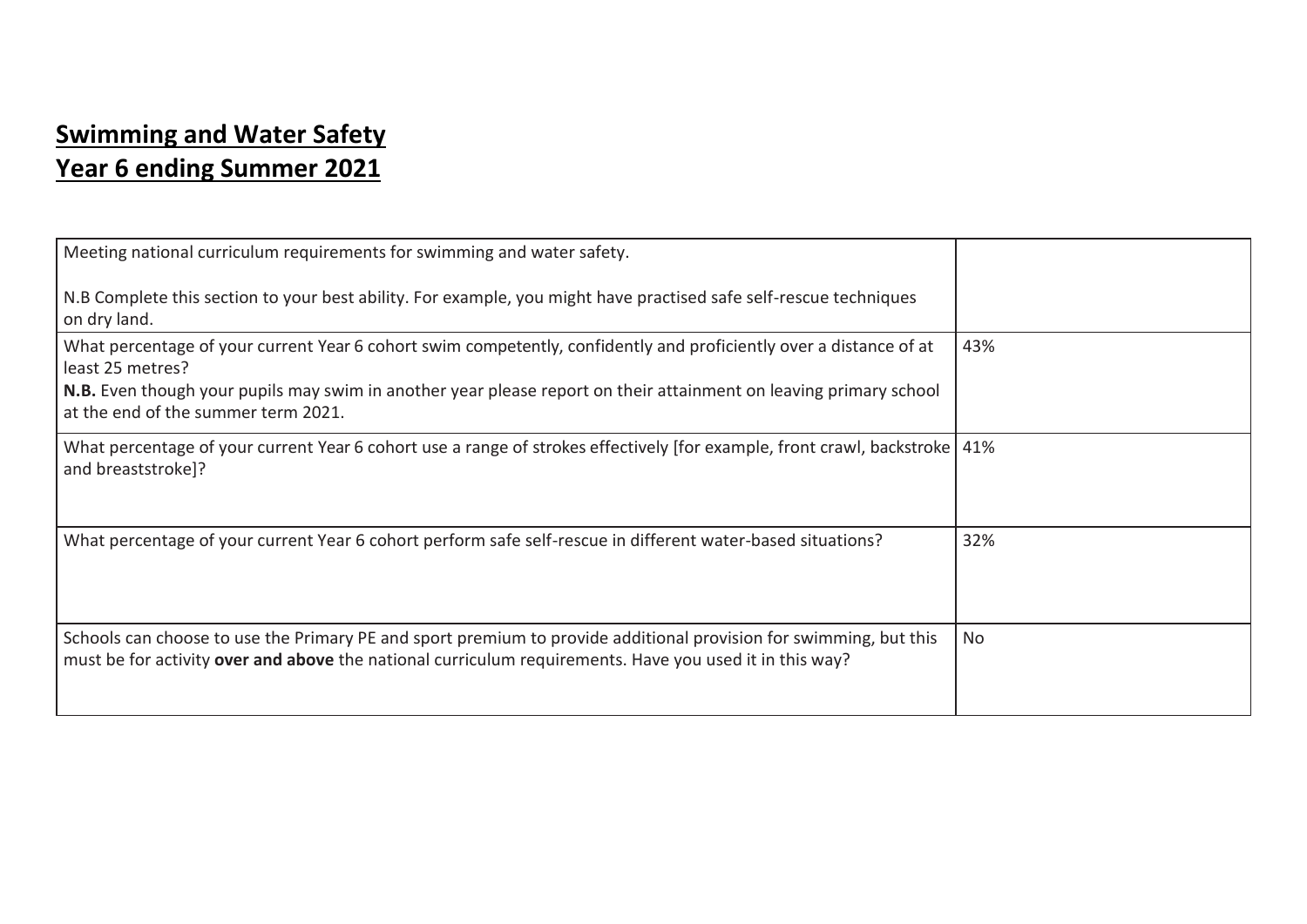## **Sport Premium Funding**

**Key Indicator 1:** The engagement of all pupils in regular physical activity – Chief Medical Officers guidelines recommend that primary school pupils undertake at least 30 minutes of physical activity a day in school

**Key indicator 2** The profile of PE and School sport and activity being raised across the school as a tool for whole school improvement

**Key indicator 3** Increased confidence, knowledge and skills of all staff in teaching PE and sport

**Key Indicator 4** Broader experience of a range of sports and activities offered to all pupils

**Key Indicator 5** Increased participation in competitive sport

Hearty Lives Wolverhampton (source BHF website)

In Wolverhampton child obesity is above the national average with 40 per cent of year six children in the city classified as overweight or obese according to the latest statistics.

As the above statistics show, the rate of obesity of children in Wolverhampton is above the National average, therefore the main focus for Long Knowle children this year is to build on the development of the playground areas. This is to increase the active play that children experience across the school day. The development of our playground markings will encourage active play through increased engagement with physical activity and playing with others. Where possible the activity will link to other areas of the curriculum.

Sports premium allocation for 2020-2021 is £17780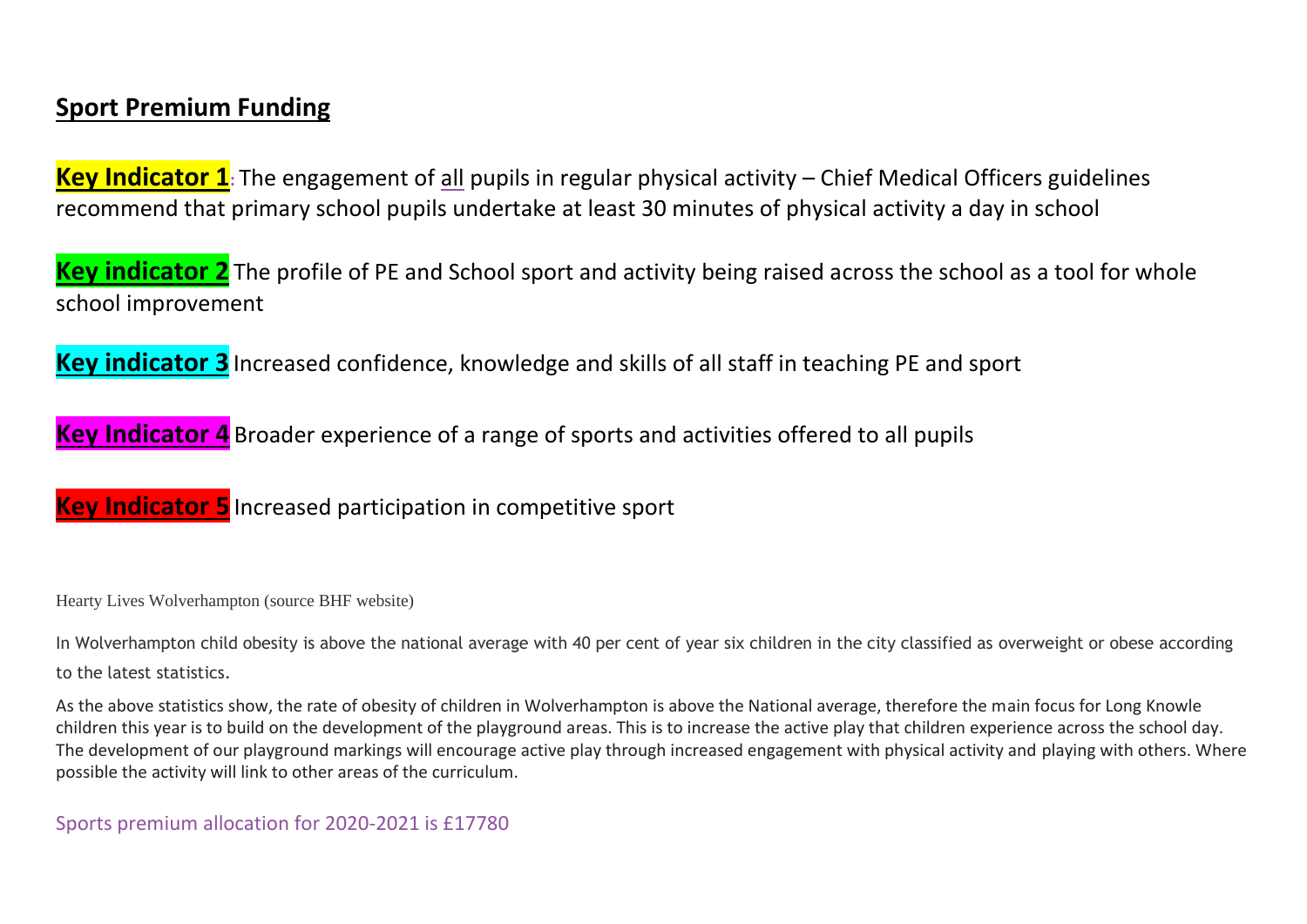| Key achievements to date until July 2021:                                                                                                                  | Areas for further improvement and baseline evidence of need:                       |
|------------------------------------------------------------------------------------------------------------------------------------------------------------|------------------------------------------------------------------------------------|
| Increased use of the trim trails on both EYFS play area and on the KS2 field for Encourage greater use of play ground markings with focused use to develop |                                                                                    |
| access at play times and lunchtimes on a rota basis.                                                                                                       | competitiveness. EG Daily Mile                                                     |
| Increased use of the metal structure on the KS2 playground with targets and                                                                                |                                                                                    |
| hoops and stumps to play games at play time and lunchtimes.                                                                                                | Buy equipment that encourages participation in a wider variety of activities       |
|                                                                                                                                                            | whether during PE or in lunch time or after school activities such as tri golf and |
| Throughout COVID $19$ – sports coaches provided videos for pupils to                                                                                       | cheer leading.                                                                     |
| participate at home. Children participated in class sports day due to local                                                                                |                                                                                    |
| restrictions.                                                                                                                                              | Development of a "Forest School" area within early years to provide a shelter      |
|                                                                                                                                                            | and train staff to deliver activities.                                             |
| Weekly lessons had a PE focus at least one day per week. All children were                                                                                 |                                                                                    |
| encouraged to be physically active throughout the lockdown period.                                                                                         | Further development of clubs and activities for children to participate in;        |
|                                                                                                                                                            | maybe with a focus on KS1 and lower KS2 children.                                  |
| The play ground markings on all three play grounds have been successfully                                                                                  |                                                                                    |
| implemented and children are using them within PE lessons and due break and                                                                                | Actively target Wolverhampton team sport opportunities for Long Knowle             |
| lunch times.                                                                                                                                               | children to take part in inter school competition.                                 |
| The lunch time support of two PE coaches has meant children have timetabled                                                                                |                                                                                    |
| focused activities at lunch time once a week.                                                                                                              |                                                                                    |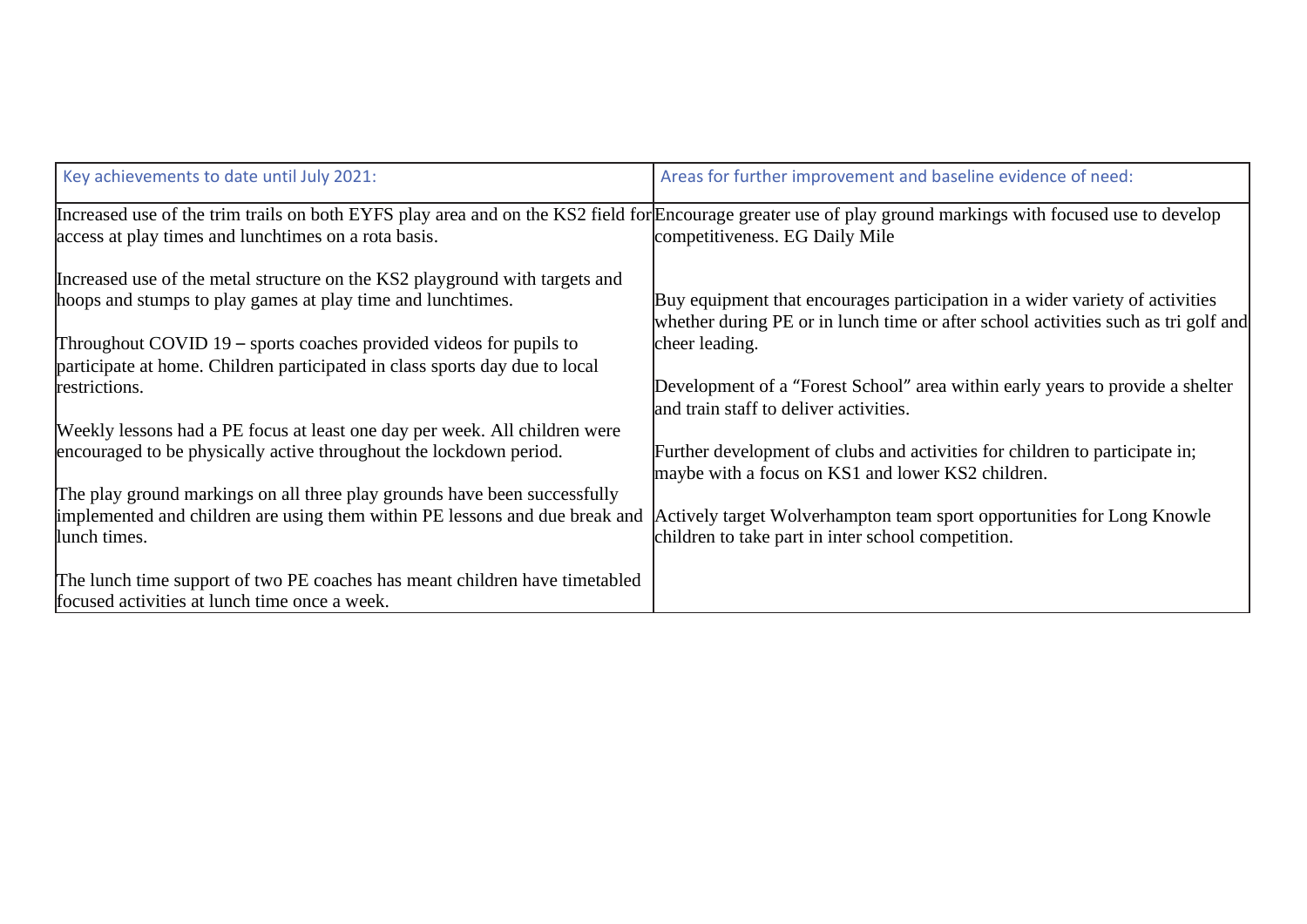| <b>Key</b>        | <b>School focus and actions</b>                                        | <b>Funding</b> | <b>Targets and impact</b>                                 |
|-------------------|------------------------------------------------------------------------|----------------|-----------------------------------------------------------|
| <b>Indicators</b> | The engagement of $all$ pupils in regular physical activity $-$ Chief  | allocated      |                                                           |
|                   | Medical Officers guidelines recommend that primary school pupils       |                |                                                           |
|                   | undertake at least 30 minutes of physical activity a day in school.    |                |                                                           |
|                   | On our return to school, we are keen to develop play times and         | Sport coaches  | All children will participate in at least one hour a week |
|                   | lunch times further with the children improving their physical         | x2 2 hrs per   | PE slot with additional extra spread out over every       |
|                   | activity throughout the week in school.                                | week           | half term.                                                |
|                   | The trim trails will continue to be timetabled for use across the      | £2100          | Lunchtimes and playtimes will see increased activity      |
|                   | school. This will be in bubbles on return to school in the autumn.     | Playground     | due to fixed equipment being available for children to    |
|                   |                                                                        | markings       | use. Lunch time staff and sports coaches to encourage     |
|                   | The playground is due to be developed to include playground            | £14,000        | children to make use of the markings and develop          |
|                   | markings across all three playgrounds from EYFS to key stage 2.        |                | greater engagement.                                       |
|                   | The focus will be on developing physical activity through keeping fit  | Equipment      |                                                           |
|                   | activities rather than game playing. We hope to install trails with    | purchased      | Sports leaders will successfully engage children on       |
|                   | activity points.                                                       | £500           | activities during lunch times.                            |
|                   | The least active children will be the focus of sports leaders at lunch |                |                                                           |
|                   | time to increase physical activity. Purchase further equipment to      |                |                                                           |
|                   | be used at lunch times for children to use.                            |                |                                                           |

Review and suggested next steps: (reviewed at the end of Summer term 2)

On return to school in September 2020, the children remained in class bubbles across both play times and lunch times. Again, it has been difficult to enable all equipment to be out and shared by classes. Compulsory extra lunch time clubs have taken place with the sports coaches in timetables slots focusing on multi skills. Children have also had timetables slots and used the trim trail. Time outside was still reduced and staggered due to lunch times being staggered also. The playground markings have been laid and the children are using them successfully across all year groups. Next year, there needs to be further development in the use of the markings within PE slot times and at break times. Some friendly competition will also be encouraged. For example: developing the Daily Mile, so that children can work collectively towards a target each week. When the children returned in the Spring term, some additional sports activity took place, but it was limited to timetabled lessons. Again, this will be built upon in the academic year 2021-2022, with lunch time staff being trained and developed to ensure greater use. The children took part in internal sports days across the school.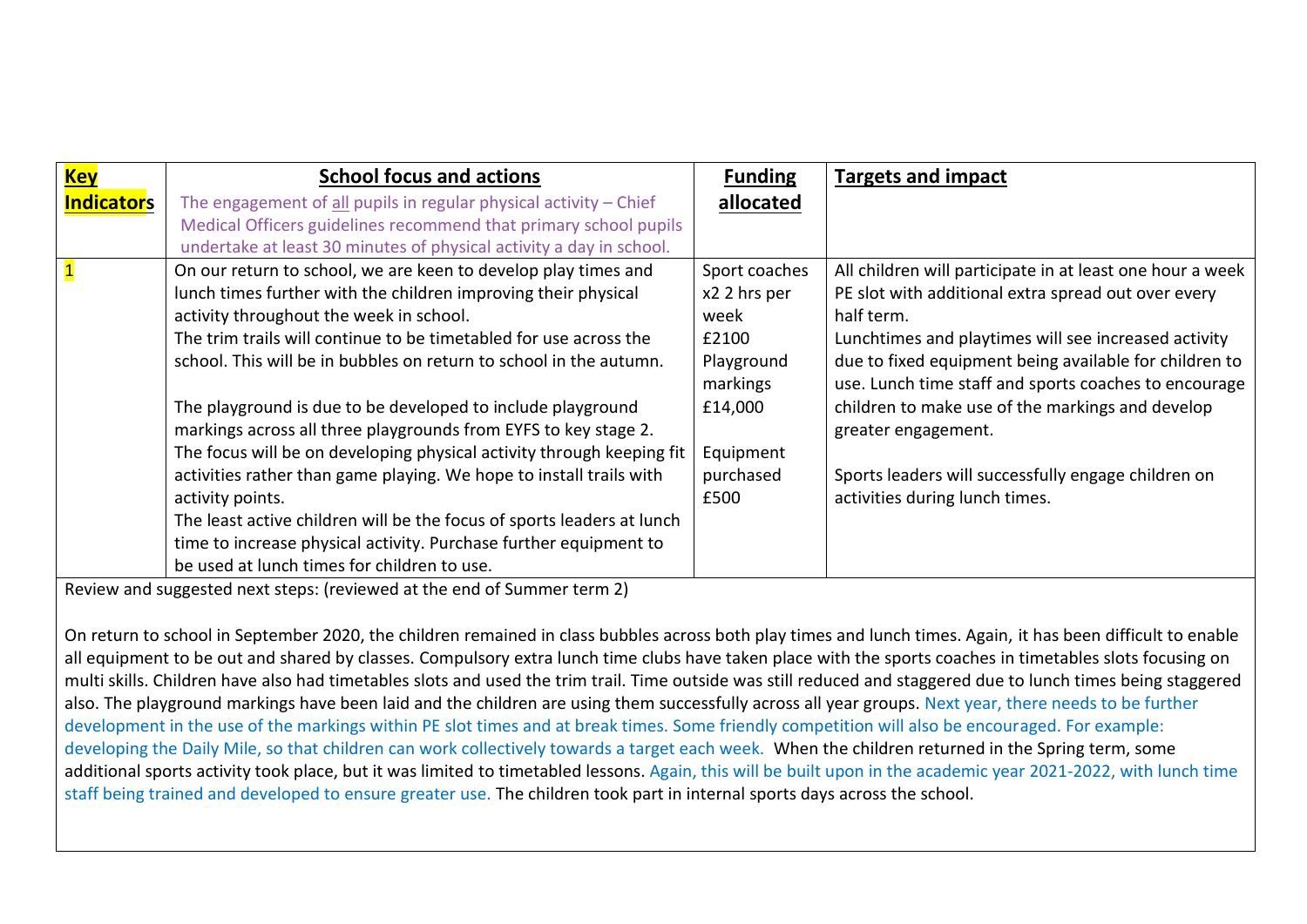| <b>Key</b>         | <b>School focus and actions</b>                                                                                                                             | <b>Funding</b>  | <b>Targets and impact</b>                                 |
|--------------------|-------------------------------------------------------------------------------------------------------------------------------------------------------------|-----------------|-----------------------------------------------------------|
| <b>Indicator</b>   | The profile of PESSPA being raised across the school as a tool for                                                                                          | allocated       |                                                           |
|                    | whole school improvement.                                                                                                                                   |                 |                                                           |
|                    | Increased confidence, knowledge and skills of all staff in teaching                                                                                         |                 |                                                           |
|                    | PE and sport                                                                                                                                                |                 |                                                           |
|                    | All Children to receive 2 hours of PE per week. All children to                                                                                             | Sports coaches  | Pupils' enjoyment of PE is improved, and children enjoy   |
| <b>Key</b>         | participate in active lessons across the curriculum. During the year                                                                                        | x2              | participating in physical activity. Children will be able |
| <b>Indicator 3</b> | we intend for children to attend school in PE clothing to minimise                                                                                          | £20,000         | to explain why sport and activity is important for a      |
|                    | disruption. Families are happy with this moving forward and it is                                                                                           | Cost covered    | healthy lifestyle.                                        |
|                    | likely to remain beyond COVID.                                                                                                                              | outside sports  |                                                           |
|                    |                                                                                                                                                             | premium         |                                                           |
|                    | Timetable sessions for all year groups. Staff supported by specialist                                                                                       | School TA staff | Parents will be actively engaged in their children's      |
|                    | PE staff to deliver high quality PE lessons.                                                                                                                | £150            | activity. It provides an opportunity for adults and       |
|                    |                                                                                                                                                             |                 | children to work together.                                |
|                    | Provide opportunities for enrichment INSPIRE days with sports                                                                                               |                 |                                                           |
|                    | coaches and invite parents to take part in enrichment activities to                                                                                         |                 |                                                           |
|                    | encourage family participation.                                                                                                                             |                 |                                                           |
|                    |                                                                                                                                                             |                 |                                                           |
|                    | Sports clubs to continue to take place through the support of TA                                                                                            |                 |                                                           |
|                    | staff including: cricket, netball, cross country and rounders.                                                                                              |                 |                                                           |
|                    | Review and suggested next steps: (reviewed at the end of Summer term 2)                                                                                     |                 |                                                           |
|                    |                                                                                                                                                             |                 |                                                           |
|                    | When the children returned, PE lessons continued as before. More time was available for teaching time. Enrichment days didn't occur during the year         |                 |                                                           |
|                    | because of the restrictions that remained in place. Moving into 2021/2022, we hope to begin these again, but maybe not until the start of 2022. Sports      |                 |                                                           |
|                    | coaches will be working alongside teaching staff to support the high quality delivery of focused PE lessons. More time for the PE lead to observe and begin |                 |                                                           |
|                    | making strategic decisions regarding the subject.                                                                                                           |                 |                                                           |
|                    |                                                                                                                                                             |                 |                                                           |
|                    |                                                                                                                                                             |                 |                                                           |
| <b>Key</b>         | <b>School focus and actions</b>                                                                                                                             | <b>Funding</b>  | <b>Targets and impact</b>                                 |
|                    |                                                                                                                                                             |                 |                                                           |
| <b>Indicator</b>   | Broader experience of a range of sports and activities offered to all                                                                                       | allocated       |                                                           |
|                    | pupils                                                                                                                                                      |                 |                                                           |
|                    |                                                                                                                                                             |                 |                                                           |
| 4                  | We will use the sports coaches to develop INSPIRE enrichment days                                                                                           | £500 sport      | To introduce children to a variety of sports not          |
|                    | and focus days to encourage participation in sports not usually                                                                                             | coaches         | currently delivered through our NC provision. Children    |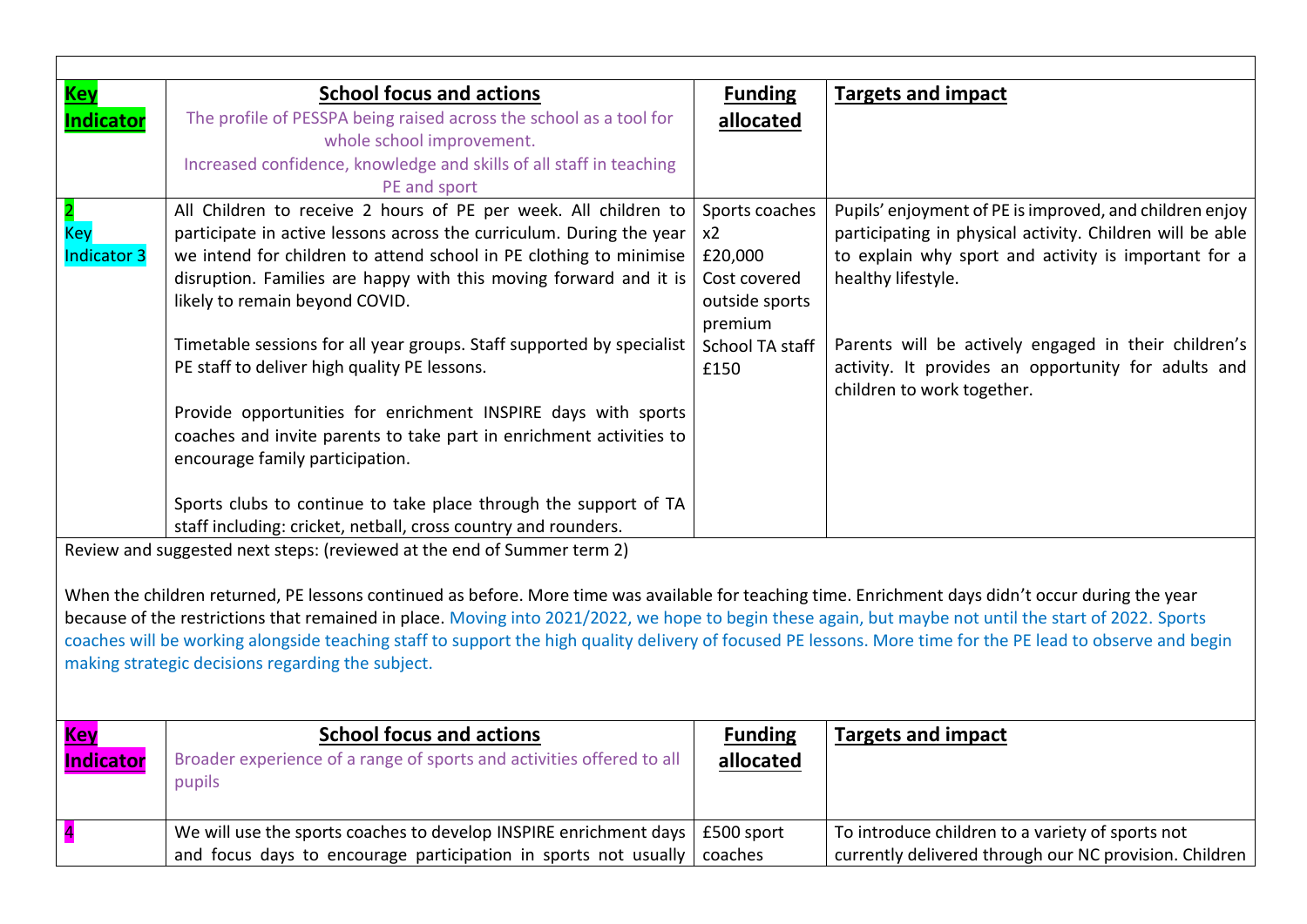| covered by the NC for PE EG archery. Encouraging parents to<br>participate with their children for the benefit of physical activity.  | excited to learn new sports. |
|---------------------------------------------------------------------------------------------------------------------------------------|------------------------------|
| Some activity will be the focus on timetabled extra activity provision<br>at lunch times for focused year groups throughout the year. |                              |

Review and suggested next steps: (reviewed at the end of Summer term 2)

Again because of COVID, enrichment days didn't happen with parents, because of restrictions that were in place. Moving into 2021-2022 we hope to improve our offer to children in terms of activities. We are limited for space and times across school. One activity is cheer leading and another is yoga. We hope to offer children the opportunity to take part in these activities in the coming year. We will be using the Sports premium funding to allocate further funding for specialist equipment, and we have reviewed our resources for gymnastics and will be purchasing equipment for this. We are buying equipment for tri-golf, archery and bench ball. We are hoping to develop a lunch time activity club for year 3 and 4.

We are continuing to look at ways to develop our outside provision with the development of a "forest school" type area. This will require staff training and further landscaping of the area to be used. A shelter will also need to be bought. Staff training will cost £720

| <b>Key</b>       | <b>School focus and actions</b>                                                                                                                                                                                                                | <b>Funding</b>                | <b>Targets and impact</b>                                                                                                                                             |
|------------------|------------------------------------------------------------------------------------------------------------------------------------------------------------------------------------------------------------------------------------------------|-------------------------------|-----------------------------------------------------------------------------------------------------------------------------------------------------------------------|
| <b>Indicator</b> | Increased participation in competitive sport                                                                                                                                                                                                   | allocated                     |                                                                                                                                                                       |
| 5                | Aim to provide all children to participate in a competitive sports<br>activity across the year.                                                                                                                                                | Not allocated<br>due to COVID | Children of Long Knowle will participate in a wide<br>range of sports, taking part in leagues from across the<br>authority as well as inter based sports competitions |
|                  | Children to participate in local authority-based competitions as<br>much as possible.                                                                                                                                                          |                               | within school.                                                                                                                                                        |
|                  | Provide opportunities for school PE sessions to have a competitive<br>focus – development by sports coaches and school staff. Once per<br>term set up a class based competitive based competition focusing<br>on skills learned over the year. |                               |                                                                                                                                                                       |
|                  | Sports day opportunity for each key stage for children to experience                                                                                                                                                                           |                               |                                                                                                                                                                       |